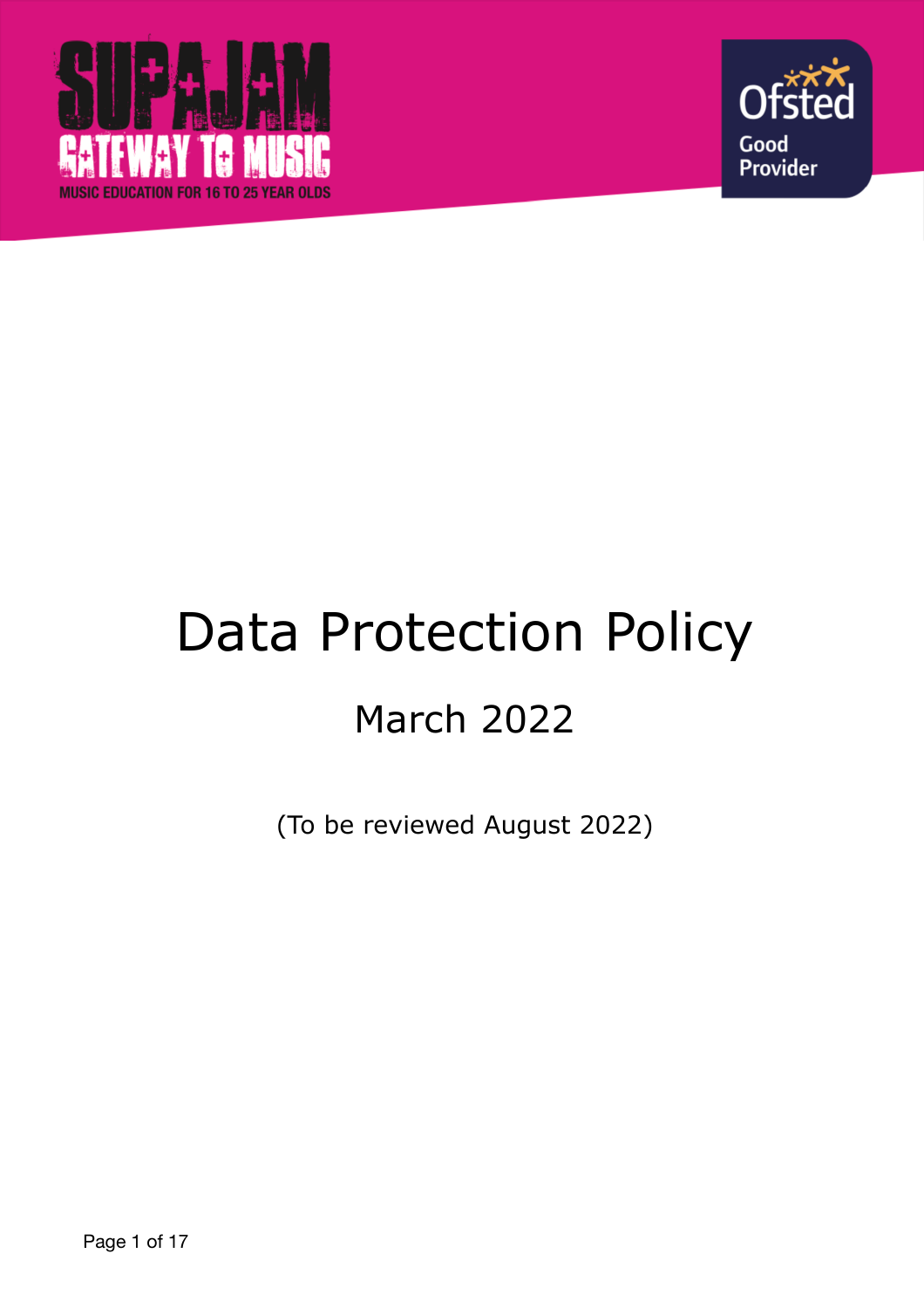#### **1. Introduction**

This policy is intended to clarify data handling procedures for staff, to safeguard the personal data that SupaJam Education in Music and Media (SEMM) controls and processes, and to ensure compliance with the Data Protection Act 2018 and UK General Data Protection Regulation (UK GDPR).

SEMM is registered with the Information Commissioner's Office (ICO) as a Data Controller under the Act and UK GDPR, and SEMM's CEO's are ultimately responsible for its implementation. Day to day responsibility for implementation is delegated to the Director of Education and Innovation, who is the Data Protection Lead (DPL).

It is essential that all staff are fully aware of this policy, and ensure that the protocols and procedures set out here are adhered to. If at any stage, a staff member feels that adequate guidance is not given within this policy, advice should be sought from in the first instance from the Data Protection Lead. The Data Protection Officer for SupaJam is Satswana [\(www.satswana.com](http://www.satswana.com)).

# **2. The Data Protection Act 2018 and UK GDPR**

The Data Protection Act 2018 and UK GDPR applies to personal information. This is data about living, identified or identifiable individuals and includes information such as names and addresses, bank details, images, biometrics (e.g. fingerprints) and opinions expressed about an individual. This includes verbal as well as written information. If it is possible to identify an individual directly from the information you are processing, then that information may be personal data.

Personal information can be processed only where at least one of the six lawful conditions applies:

**(a) Consent:** the individual has given clear consent for you to process their personal data for a specific purpose.

**(b) Contract:** the processing is necessary for a contract you have with the individual, or because they have asked you to take specific steps before entering into a contract.

**(c) Legal obligation:** the processing is necessary for you to comply with the law (not including contractual obligations).

**(d) Vital interests:** the processing is necessary to protect someone's life.

**(e) Public task:** the processing is necessary for you to perform a task in the public interest or for your official functions, and the task or function has a clear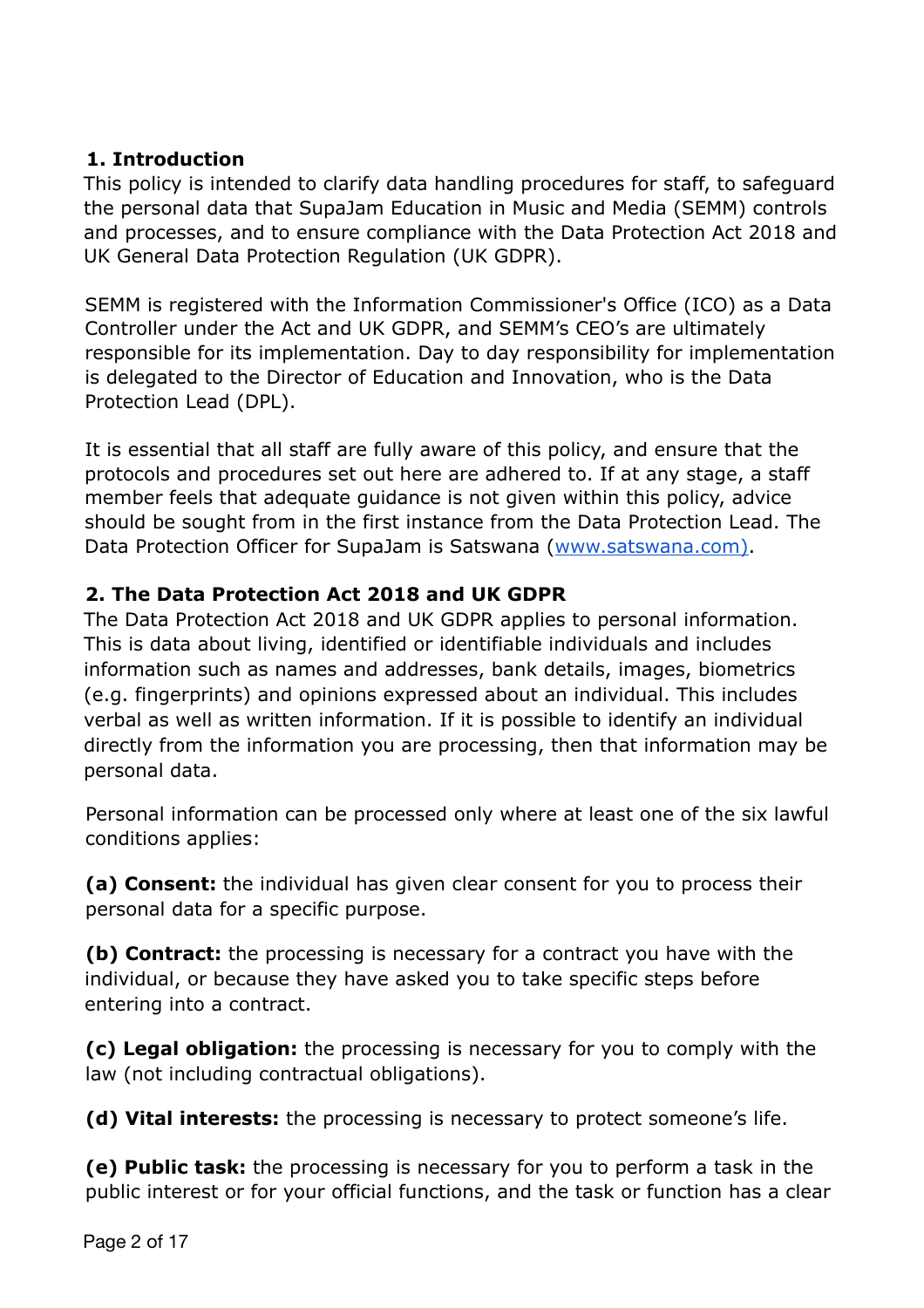basis in law.

**(f) Legitimate interests:** the processing is necessary for your legitimate interests or the legitimate interests of a third party unless there is a good reason to protect the individual's personal data, which overrides those legitimate interests. (This cannot apply if you are a public authority processing data to perform your official tasks.)

All personal data must be processed lawfully, fairly and in a transparent manner. The lawful basis for processing personal data must be clearly documented to demonstrate compliance. If no lawful basis applies to processing, it will be unlawful and in breach of the Act and UK GDPR.

Individuals, also known as Data Subjects, must be informed of the lawful basis for processing their data, how their data will be used, how their data will be securely stored and who, if applicable, their data will be shared with. This information must be provided at the earliest opportunity and must be clear and understandable. This is set out in SEMM's Privacy Notice, which is included in the onboarding process at the beginning of employment and which all staff are expected to be familiar with. Individuals also have the right to erase personal data which has been processed unlawfully.

#### **2.1 Special Category Data**

The Act and UK GDPR classifies some personal information as special category data because it is considered to be more sensitive and there are stricter rules about processing this category of information. For an outline of these rules, please see appendix 3.

The ten special categories of information are:

- Race
- Ethnic origin
- Politics
- Religion
- Trade union membership
- Genetics
- Biometrics (where used for ID purposes)
- Health
- Sex life
- Sexual orientation.

#### **Registration**

SEMM is registered with the Information Commissioner's Office to process sensitive personal data, (Registration Number ZA168864). Our registration covers staff administration and the administration of student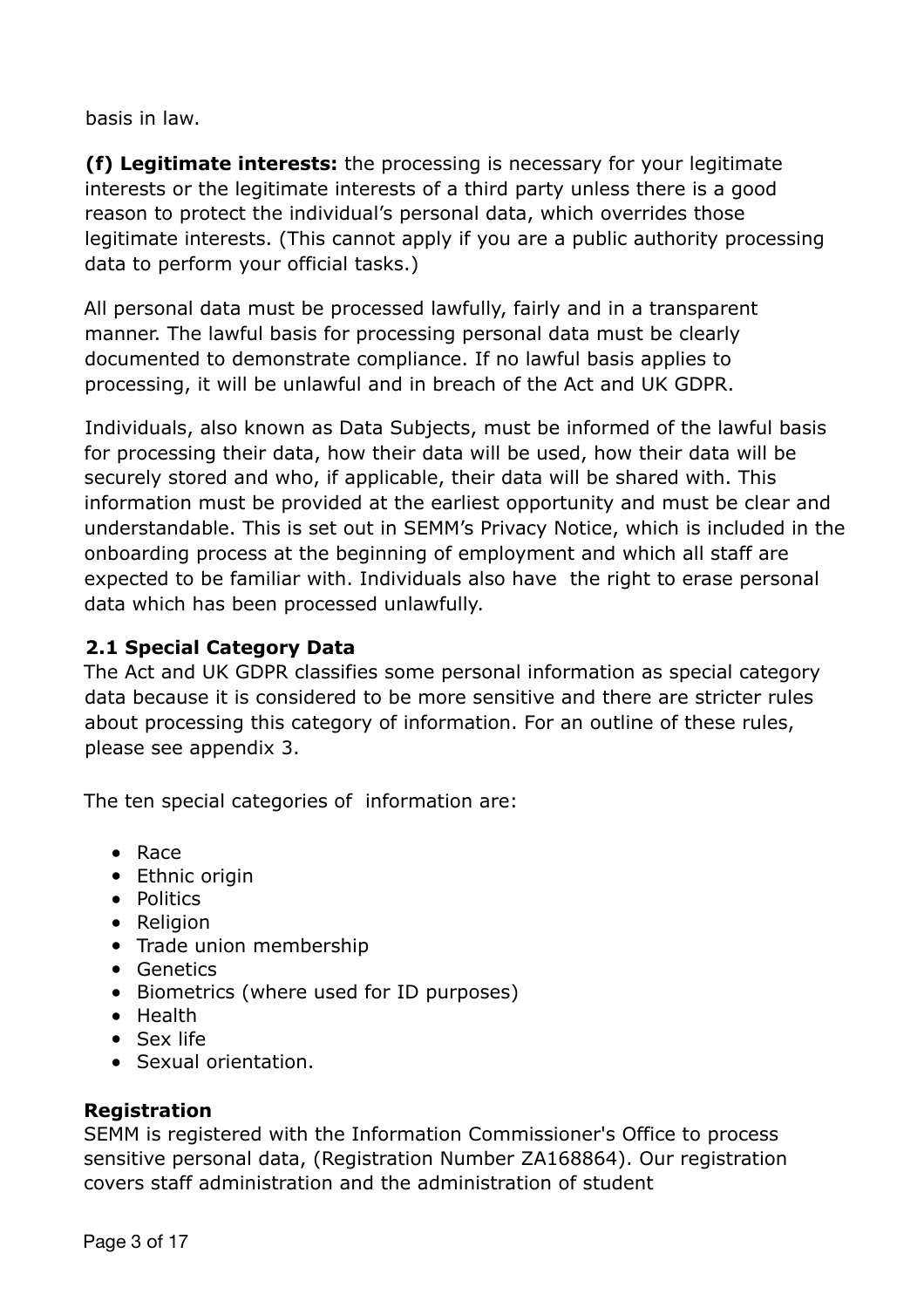records. Fuller details of what data SEMM may handle, and for what purpose, are given in Appendix 1.

Information about companies or public authorities is not personal data. However, information about individuals acting as sole traders, employees, partners and company directors where they are individually identifiable and the information related to them as an individual may constitute personal data.

#### **2.2 Data Protection Principles**

Anyone processing personal data on behalf of SEMM must abide by the following principles:

- Personal data shall be processed fairly and lawfully. A lawful basis for processing shall be identified and recorded and processing of personal data shall not be unduly detrimental, unexpected or misleading to the data subjects involved.
- Personal data shall only be obtained for the specified lawful basis that is most appropriate and shall not be further processed in breach of any other laws.
- You must be clear, open and honest with people about how you will use their personal data.
- Data subjects shall be clearly and honestly informed of the lawful basis and the purpose of processing their personal data at the start or earliest opportunity in an understandable way. In most cases, SEMM's privacy policy can be used to provide this information.
- Personal data shall not be processed for a new purpose unless it is still compatible with the original purpose, consent is given, or there is a clear basis in law.
- Special category data shall only be processed for the lawful basis for general processing and the additional condition for processing this type of data.
- Only personal data that is 'necessary' shall be processed. If the same purpose can be reasonably achieved without processing the data then there is no lawful basis and personal data shall not be processed.
- Reasonable steps shall be taken to ensure personal data held is correct, is not misleading, and is kept updated if necessary for the purpose it is being used for. Reasonable steps shall be taken to correct or erase incorrect or misleading data as soon as possible after discovery.
- Personal data shall not be retained for longer than needed depending on the relevant lawful basis (See Appendix 2 for standard retention periods). Individuals have the right to erasure if the data is no longer needed.
- Personal data shall be processed in accordance with the rights of data subjects, ie with consent.
- Appropriate technical and organisational security measures shall be taken to protect the personal data held. Personal data shall not be transferred to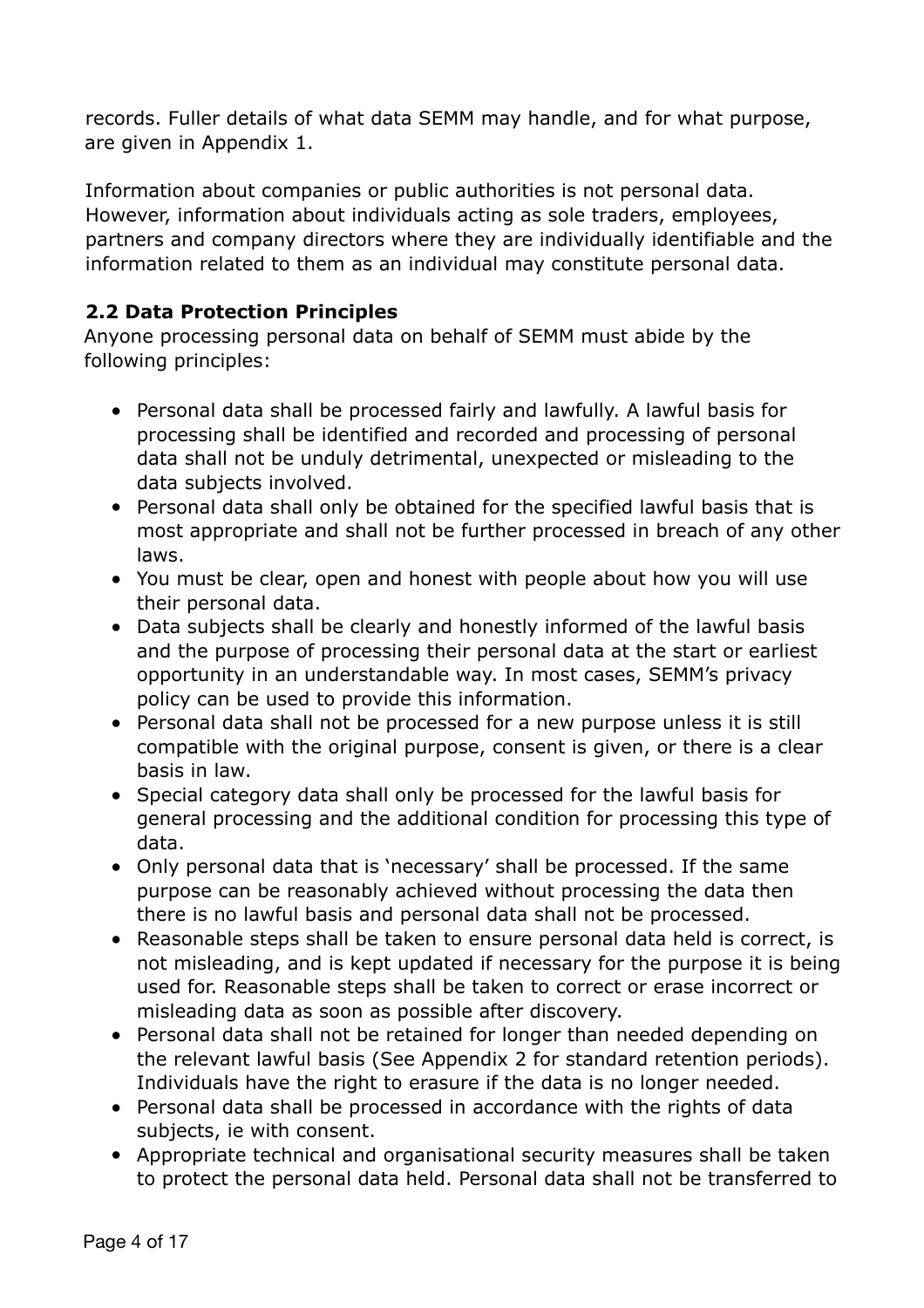a country outside the European Economic Area unless adequate levels of protection exist.

• SEMM is responsible for the processing of personal data and shall have appropriate measures and records in place to be able to demonstrate compliance.

The definition of processing is wide, and covers almost any action carried out on a computer, electronic device, or in written, photographic or verbal format. The principles apply equally to data about SEMM's parents/guardians, volunteers, students, staff, and other stakeholders.

# **3. Responsibilities of Staff**

Any staff who collect or process information about other people **must** comply with the principles and guidance set out in this Data Protection Policy. Failure to do so could result in disciplinary action, and at worst, unauthorised disclosure of sensitive personal data – whether intended or accidental – might constitute gross misconduct and could result in summary dismissal.

Please ensure you follow these guidelines, and seek advice from the DPL if you are in any doubt as to your responsibilities.

- Devices must be password protected (laptops, iPads, computers, phones, USB sticks, any other portable device)
- Devices must never be left unaccompanied in an unlocked space
- Desks must be clear and paperwork must be locked away
- Disposal of sensitive data should ensure information is shredded or permanently deleted
- Cookies should be cleared
- Passwords should be changed every 30 days
- Electronic information should be stored securely and for no longer than the required amount of time
- We recommend that all emails are deleted every 3 years as a minimum
- Data should be spot-checked for accuracy, particularly when data is being handled or entered in bulk
- Particular care should be taken with sensitive data obtained from third parties to ensure it is factual and not opinion, i.e. not from the data subject and not from within SEMM
- Managers should carry out periodic spot-checks to make sure that data being stored is still relevant and necessary.

# **3.1 The Role of the Data Protection Lead (DPL)**

The DPL will:

● Carry out regular checks to ensure data is securely disposed of in line with Appendix 2 – Retention Guidelines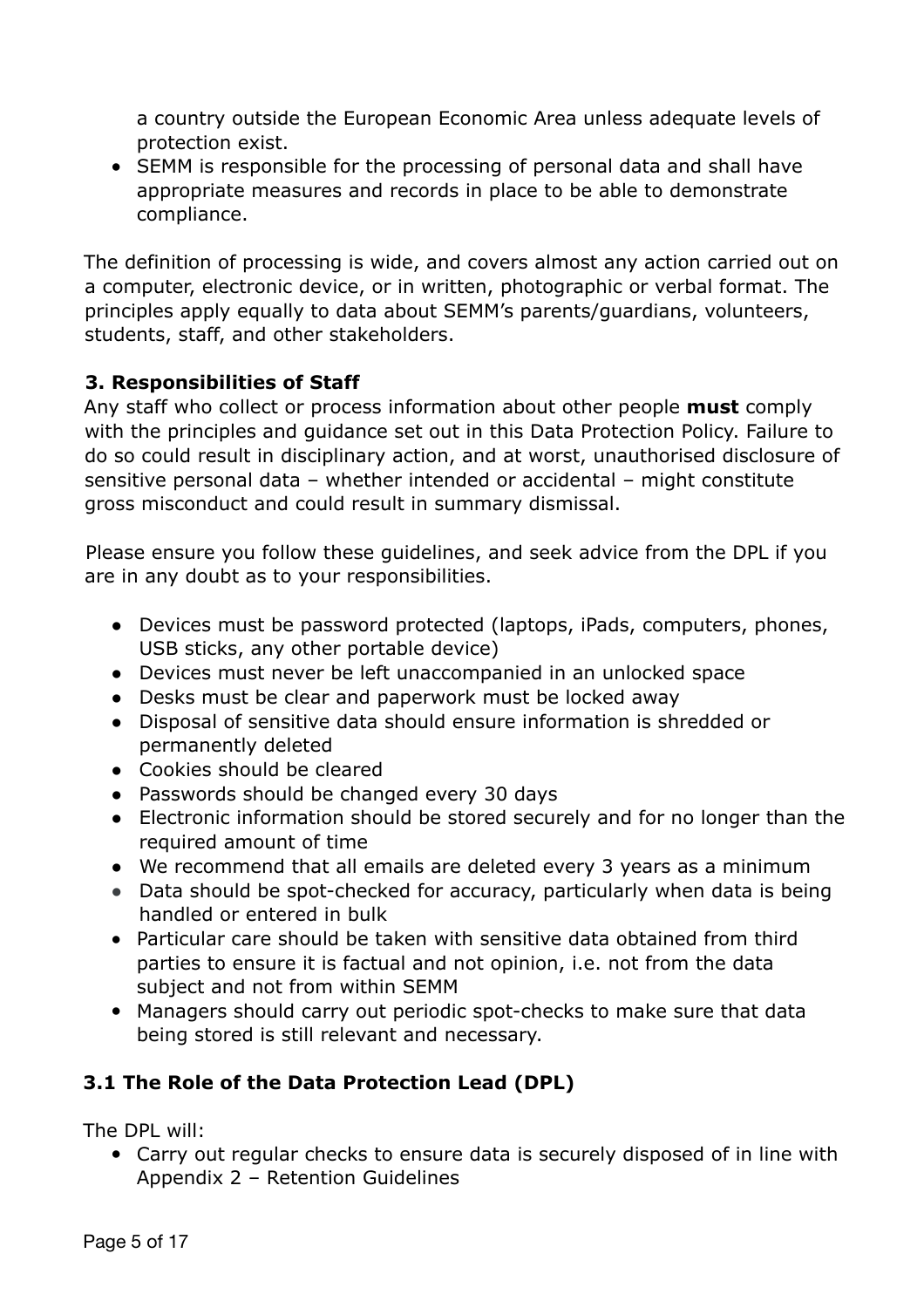- Update the policy once a year
- Ensure all staff are trained in the UK GDPR
- Communicate with the DPO
- Audit all SupaJam bases
- Authorise access to SupaJam's CCTV systems

#### **3.2 Keeping Data Secure**

The main points to remember to ensure that data is kept secure are:

- Ensure that computer hardware is sited in a secure location
- Data must be stored on SEMM devices or approved ICT systems such as Arbor or Google Drive and not on personal devices
- Never leave electronic or paper data open or visible when you leave your desk, especially in public areas
- There must be a clear purpose for sharing data and the data must be limited to what is actually required. Reasonable steps must be taken to ensure the data is only shared with the appropriate individuals
- Always mark confidential information 'private and confidential for addressee only', and only send it to a named person who you know is entitled to receive it
- Always use a secure email address where possible; never email confidential information to generic or shared email addresses such as 'enquiry@...'
- Always check before forwarding emails or replying to all that everyone in the address list is entitled to receive the information being sent and only send information that is necessary to the purpose of the email
- When sending an email to a group of people, use the Bcc box to ensure that everyone's email addresses remain confidential
- If sending sensitive or personal information by post, check beforehand that you have the correct addressee and send it to that named person only Mark the envelope 'Addressee Only, Private and Confidential' and add a return address
- Always be aware of your environment when verbally sharing confidential information; who needs to know the information? Who else is present in the building and can see/hear information?
- Always politely challenge strangers encountered in the bases
- Take proper care with passwords that give you access to devices and IT systems
- Confidential waste must be disposed of securely. Certification confirming safe disposal is required whenever any hardware and software is disposed of and should be held by the DPL. Paper information must be cross shredded
- Keep files locked in secure cabinets when not in use
- Due to student files containing a large volume of personal data, these should not be sent through normal mail. If a file needs to be sent to another SEMM base this should be done electronically via a SEMM email address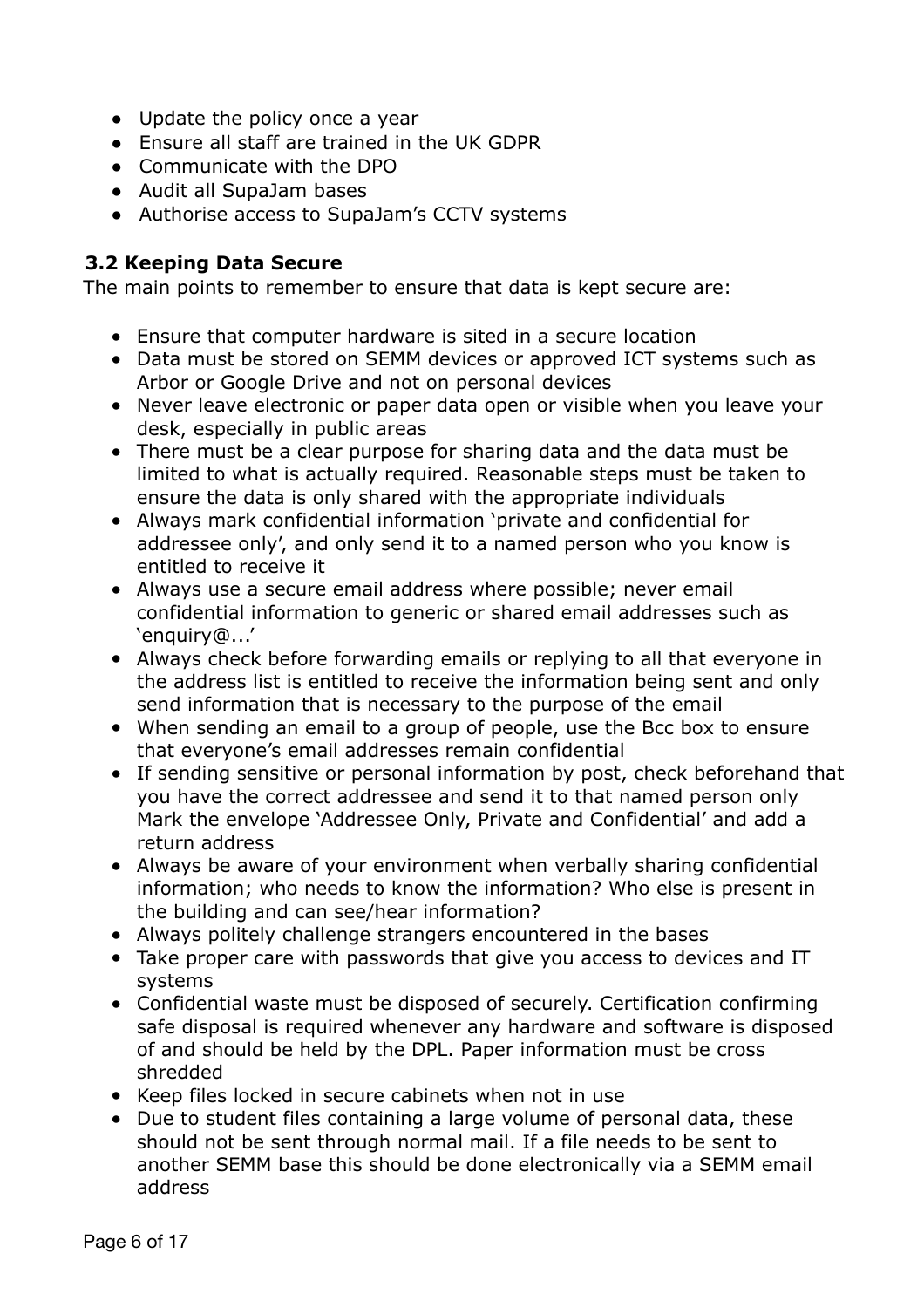- If you receive a telephone request for confidential personal information but you do not recognise the caller, do not give the information immediately. Check that the caller is someone who is entitled to the information and that any telephone number you are given by the caller is correct according to your records, then call back with the requested information. If you are unable to confirm the identity of the caller, speak to the DPL before providing any information
- If you are dealing with someone who is not personally known to you who makes a valid request for information in person, ask him or her to produce some evidence of identity before giving out the information, and remember to get the consent of the data subject
- When providing data subjects with a copy of information, ensure it has an electronic watermark
- If in doubt about whether or not to give out information including to bodies such as the police and HM Revenue & Customs - please consult the DPL immediately, and always before disclosing data

Please note that unauthorised disclosure will usually be a disciplinary matter and may be considered gross misconduct in some cases.

# **3.3 Handling Data away from SEMM Premises**

It is understood that staff may need to access sensitive data away from SEMM premises e.g. when working from home or attending meetings. Reasonable steps must be taken to keep sensitive data secure and it should not be left in cars or be visible to others (e.g. when on public transport). If sensitive data is lost or compromised, this must be reported to the DPL, who will report it to the DPO immediately. SEMM has a responsibility to report a data breach to the ICO within 72 hours of becoming aware of it.

# **3.4 Sharing Personal Data within SEMM**

Personal data should only be shared with other SEMM departments on a "need to know" basis, i.e. when it is needed for others to fulfil their official duties safely and effectively. Only the minimum amount of data required should be shared and information should be encrypted, anonymised or pseudonymised. Always send emails via SEMM's internal email system i.e. from one SEMM email address to another SEMM email address. If information is password protected, tell the recipient the password via telephone, do not send passwords in the same or subsequent emails. If sharing information verbally, make sure you are in a private area where you cannot be overheard by people who are not entitled to the information.

# **3.5 Data Protection Impact Assessments**

A Data Protection Impact Assessment (DPIA) is a process to help identify and minimise data protection risks of a project, for example opening a new base. SEMM must complete a DPIA for processing that is likely to result in a high risk to individuals. It is also good practice to complete a DPIA for any other major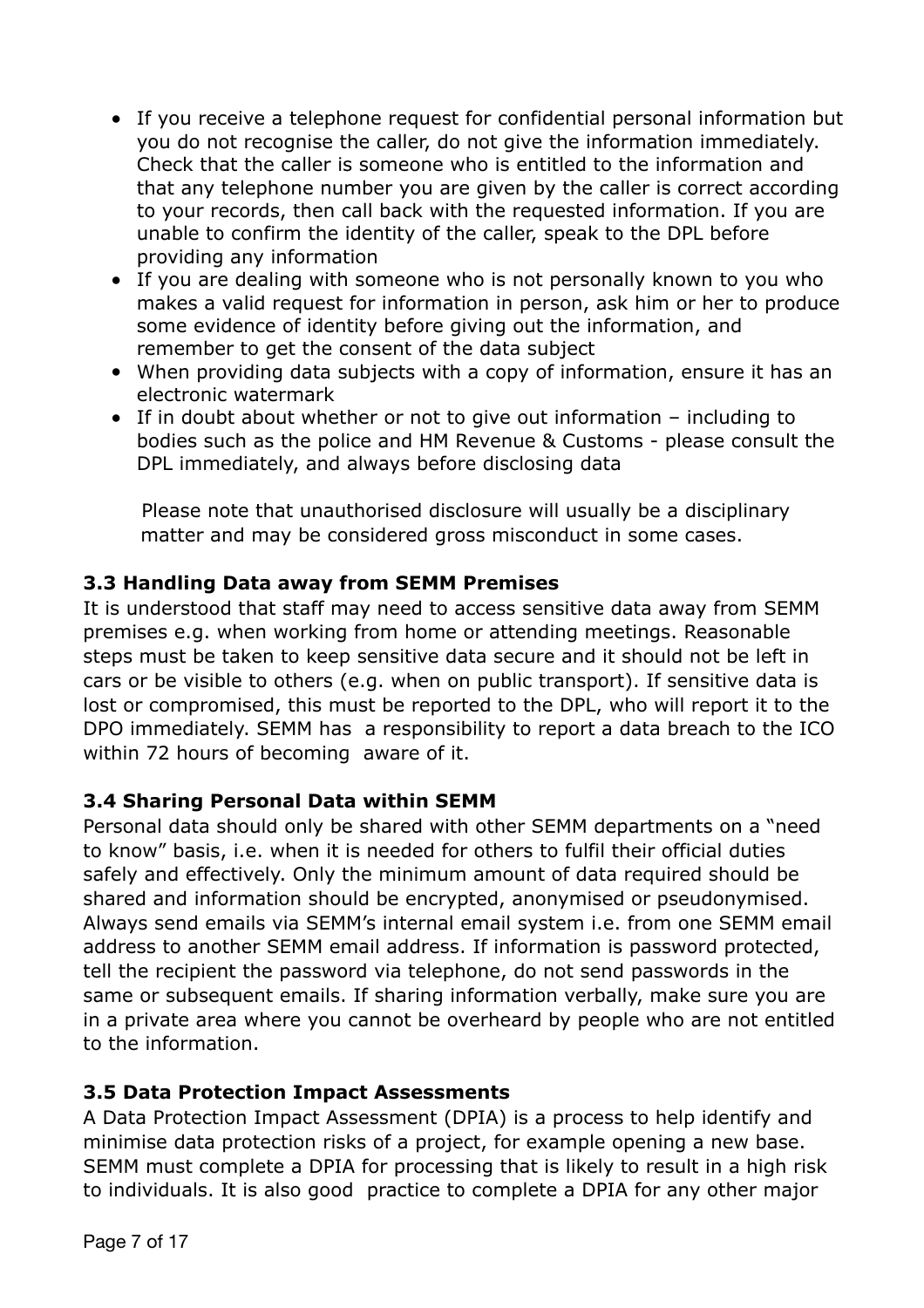project which requires the processing of personal data.

A DPIA must:

- Describe the nature, scope, context and purposes of the processing;
- Assess necessity, proportionality and compliance measures;
- Identify and assess risks to individuals; and
- Identify any additional measures to mitigate those risks.

The DPL must be informed of all DPIAs and they must be approved by the CEO's or an independent member of SLT before projects can commence. If you are unsure whether or not a DPIA is necessary, contact the DPL before proceeding with any new project.

SEMM will consult the ICO before starting any processing where a high risk that cannot be mitigated is identified.

#### **4. Personal information access rights**

The fundamental principle underlying the UK GDPR and Data Protection Act 2018 is that people should be able to know what is recorded about them. Most of the material which an individual sees on their file should already be familiar to them, since good practice will mean that records, work plans, and contracts would be shared at the time they are made.

The UK GDPR provides the following rights for individuals:

- The right to be informed
- $\cdot$  The right of access
- The right to rectification
- The right to erasure
- $\cdot$  The right to restrict processing
- The right to data portability
- The right to object
- Rights in relation to automated decision making and profiling.

#### **4.1 Exclusions and limits to access**

As stated above, SEMM aims to be transparent in its dealings with all stakeholders, and as a general principle will operate an open file policy which gives people free access to their records. However some restrictions do apply, and staff should follow these guidelines:

- $\rightarrow$  a) Do not disclose personal information about an individual that includes information about a third person, without the consent of that third person
- $\rightarrow$  b) Do not disclose personal information about an individual that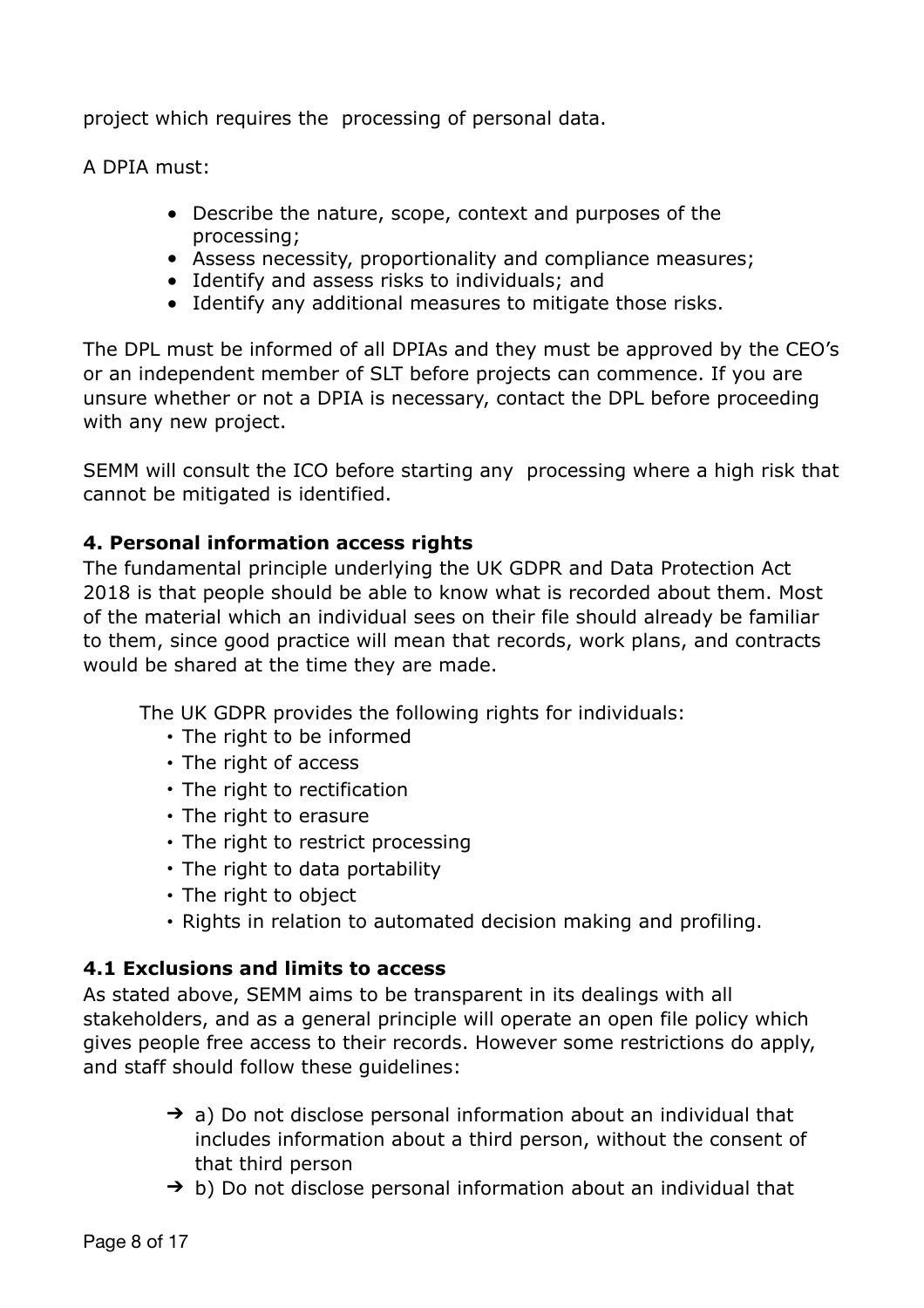would identify a third person as its source, without the consent of that third person

- $\rightarrow$  c) Consider whether disclosure is likely to result in serious harm to the data subject or to some other person. In such circumstances, access may be refused but the decision to withhold information for this reason may only be taken with the agreement of SLT in consultation with the DPO
- $\rightarrow$  d) Information may be excluded if it is held for the purpose of prevention or detection of crime, or the apprehension of or prosecution of an offender
- $\rightarrow$  e) Information can be withheld if it is a necessary and proportionate measure to safeguard public security and interests, in particular economic or financial interests; public health and security; the protection of judicial independence and proceedings; the protection of the individual, or the rights and freedoms of others; or the enforcement of civil law matters
- $\rightarrow$  f) Any legal advice obtained about a data subject must not be disclosed without the agreement of the CEOs
- $\rightarrow$  g) Children have the same rights as adults over their personal data, which they can exercise as long as they are competent to do so. Where a child is not considered to be competent, an adult with parental responsibility may usually exercise the child's data protection rights on their behalf. In the case of children, the DPL must be consulted and will decide if the child making the request for access understands the nature of the request. This will not be determined solely by the age of the child. If the child does not understand, the parent is entitled to make the request, and access will only be granted if SEMM is satisfied that the application is made in the child's best interests.
- $\rightarrow$  h) Where applications are made on behalf of people suffering from a mental disorder who are deemed to lack mental capacity by a person acting under the order of the court of protection or in the terms of an enduring or Lasting Power of Attorney, or appointed as a Deputy by the court, staff should pass the request to the DPL who will consult with the DPO.

# **4.2 Procedure for making a SAR**

Should you wish to make a subject access request and view the data that SupaJam holds on you, please contact the DPL. SARs are free of charge unless they are considered excessive.

They will acknowledge your request and inform you in writing of the date by which they will send you your personal information.

The DPL will be the central point for collating your data and will notify the CEOs.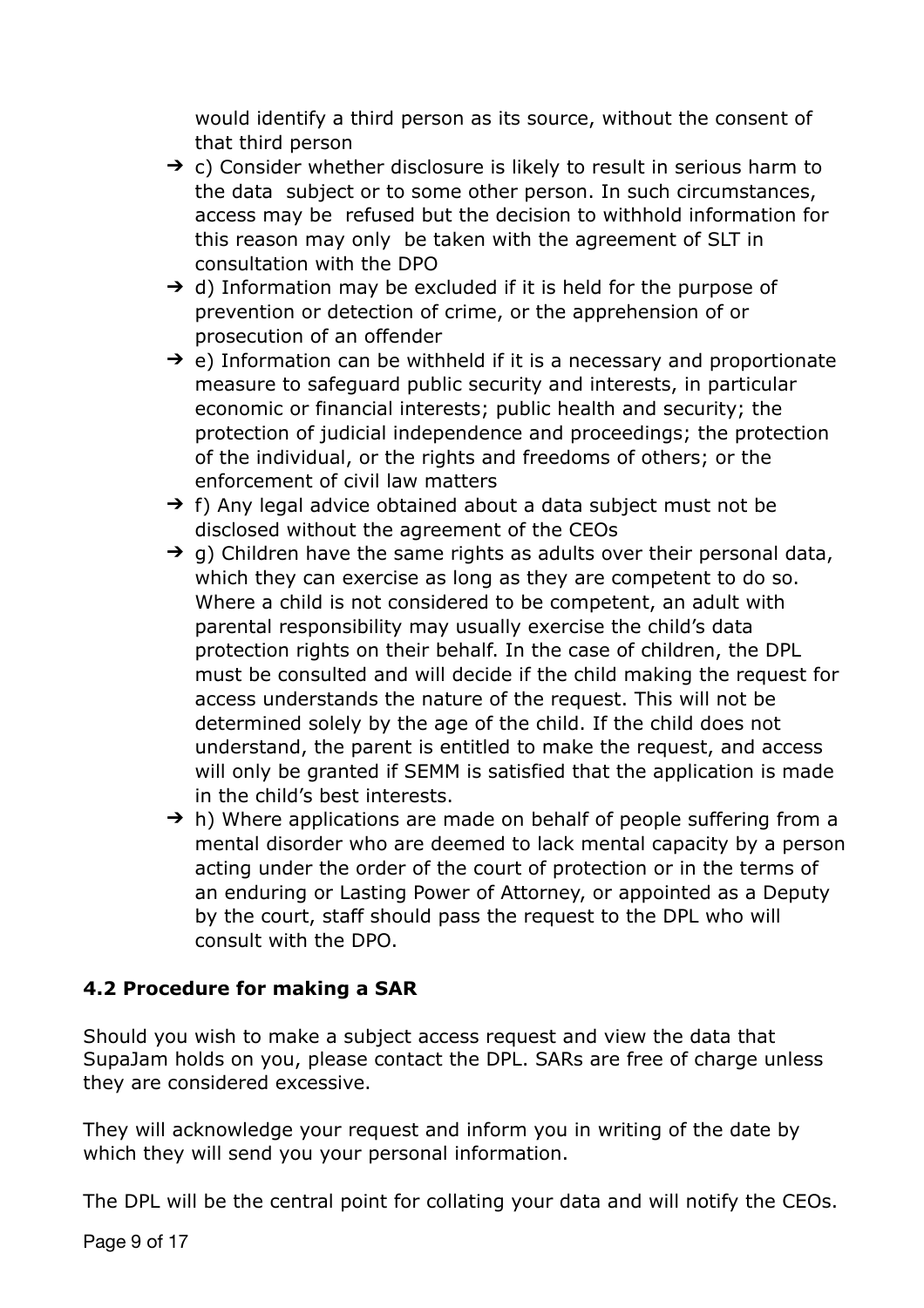They will work with the DPO to gather information from areas in which it has been stored.

There may be circumstances in which your access request is denied, where it is manifestly unfounded or excessive, or where personal data of another person is included alongside your own. In this situation, the DPL will consider whether this information can be redacted in order to comply with the request and to protect the data of the other person. In order to help with the SAR, the DPL may contact you to clarify what you need.

The DPL will have up to one month to send you your personal data. Should they require longer, they can request up to two months further and you will be informed of this within the first month.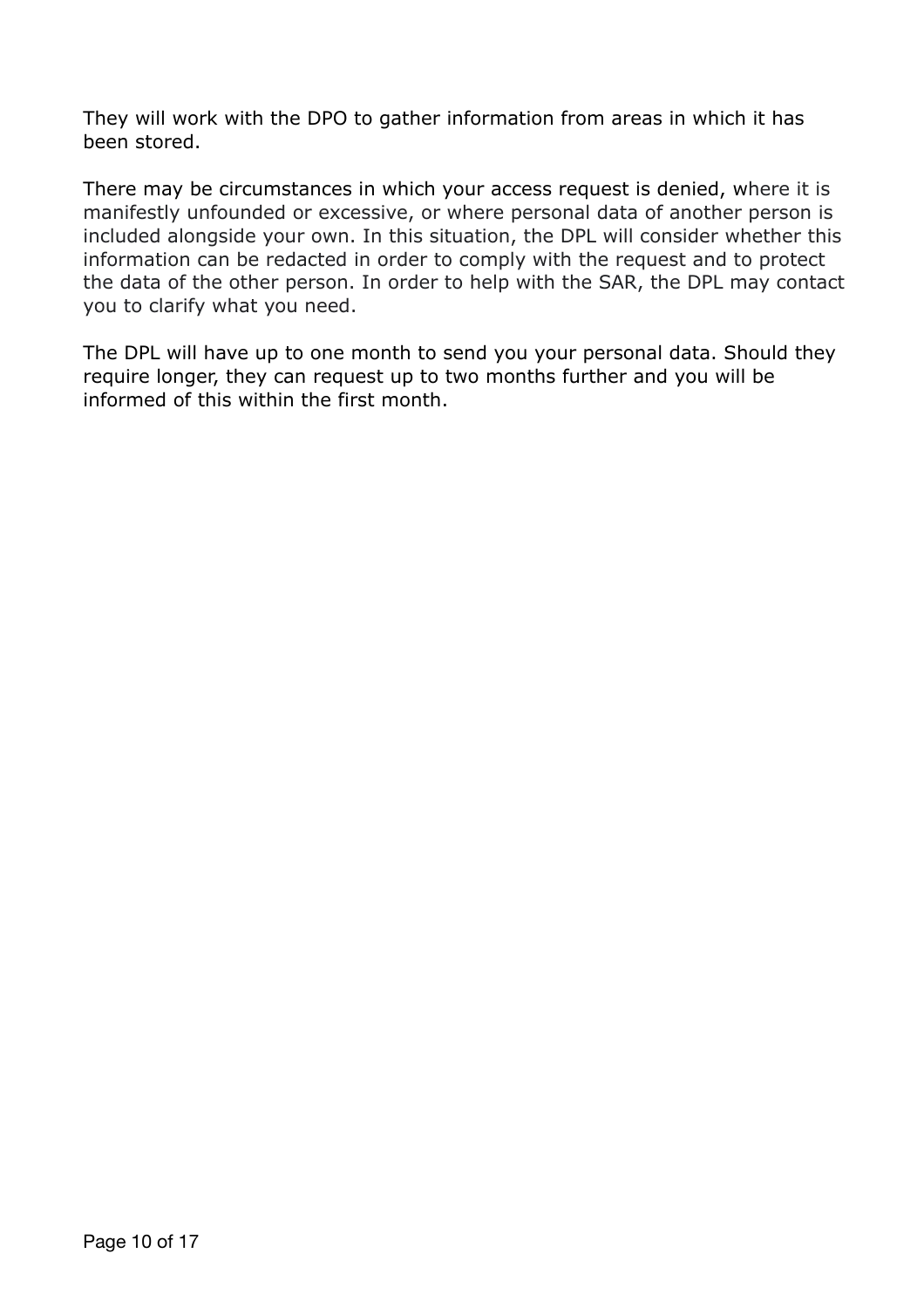# **Appendix 1**

SEMM is registered with the ICO to process sensitive personal data, and our registration covers two work areas:

#### **1. Staff administration**

Data classes are: personal details, education and training, employment, financial, physical or mental health or condition, racial or ethnic origin, religious or other beliefs, and trade union membership.

Data subjects are: staff, volunteers, agency workers, temporary or casual workers; relatives, guardians and associates of the data subject; complainants, correspondents and enquirers.

#### **2. Administration of student records**

Data classes are: personal details, family lifestyle and social circumstances, financial details, goods or services provided, and membership.

Data subjects are: students.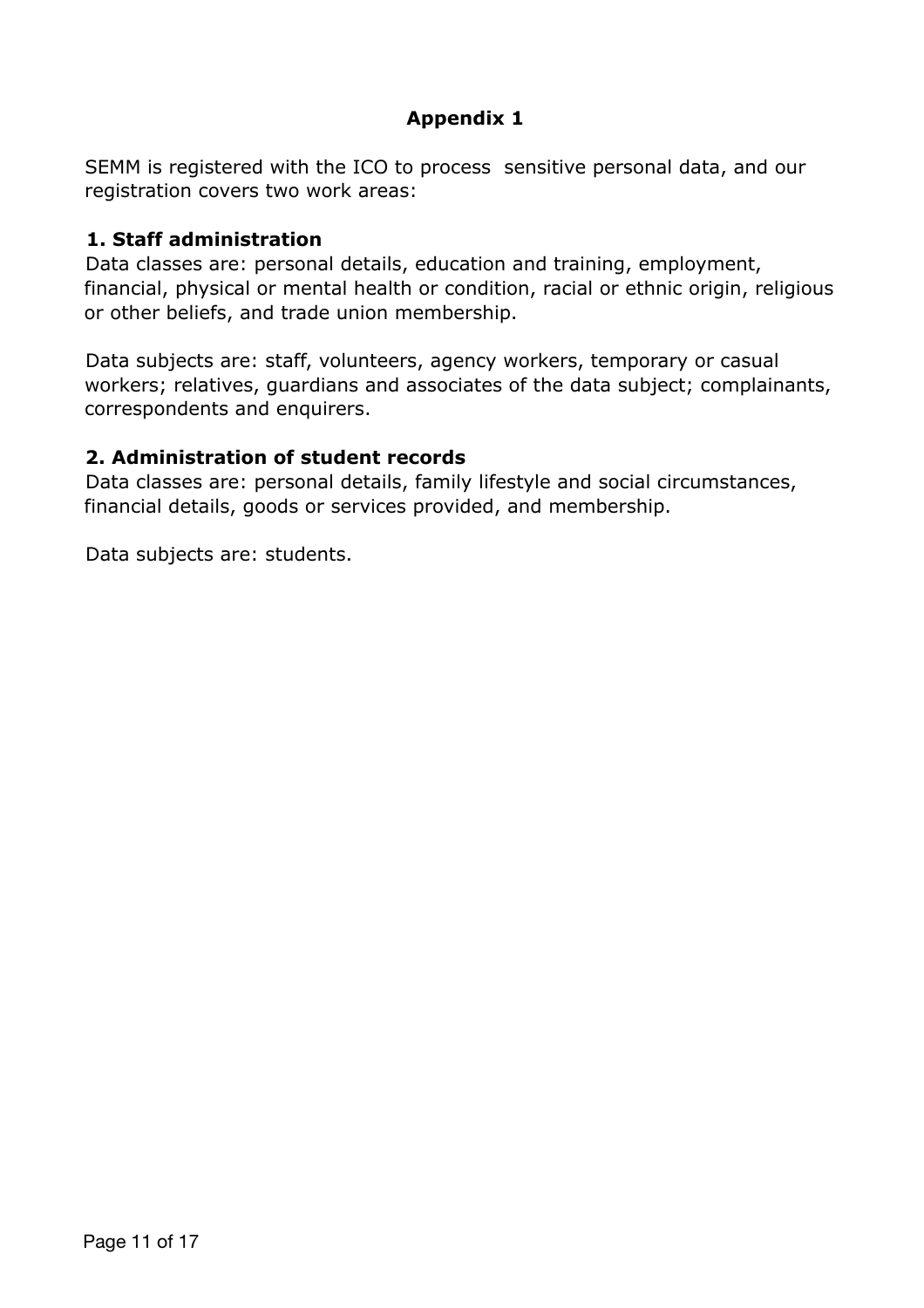# **Appendix 2 - Guidelines for Minimum Retention Time for Documents**

| <b>HR</b>                                                                                                                         |                                                                                                                         |                                                                                                                                                                |  |
|-----------------------------------------------------------------------------------------------------------------------------------|-------------------------------------------------------------------------------------------------------------------------|----------------------------------------------------------------------------------------------------------------------------------------------------------------|--|
| <b>Type of Data</b>                                                                                                               | <b>Retention Period</b>                                                                                                 | <b>Reason for Retention</b>                                                                                                                                    |  |
| Personnel Files; training<br>records; notes of grievance<br>and disciplinary hearings                                             | 6 years                                                                                                                 | Provision of references and<br>limitation period for litigation                                                                                                |  |
| <b>Staff Application forms;</b><br>interview notes                                                                                | 6 months from the<br>date of the interviews                                                                             | Limitation period for litigation                                                                                                                               |  |
| Facts relating to redundancies<br>(less than 20)                                                                                  | 4 months from the<br>date of redundancies                                                                               | Limitation period for litigation                                                                                                                               |  |
| Facts relating to redundancies<br>(20 or more)                                                                                    | 6 months from the<br>date of redundancies                                                                               | Limitation period for litigation                                                                                                                               |  |
| <b>DBS</b>                                                                                                                        | 6 months from the<br>date of certificate<br>receipt                                                                     | Proof of suitability to work with<br>vulnerable adults and children                                                                                            |  |
| <b>Health Records</b>                                                                                                             | During Employment                                                                                                       | Management of Health and<br>Safety at Work Regulations                                                                                                         |  |
| Health Records where reason<br>for termination of<br>employment is concerned with<br>health, including stress-<br>related illness | 6 years                                                                                                                 | Limitation period for personal<br>injury claims                                                                                                                |  |
| Wages and salary records,<br>expense accounts/records,<br>overtime records/authoristation                                         | 6 years plus the current<br>year                                                                                        | Taxes Management Act, Income<br>Tax (Employment) Regulations<br>1993, National Minimum Wage<br>Act 1998, The Working Time<br>Regulations 1998                  |  |
| Redundancy details, calculation<br>of payments, refunds,<br>notifications to the Secretary of<br>State                            | 6 years after employment<br>has ceased                                                                                  | Data Protection Act                                                                                                                                            |  |
| Staff personnel charts                                                                                                            | 6 years after employment<br>has ceased (records for<br>key executives may be<br>kept longer for historical<br>purposes) | Limitation Act 1980                                                                                                                                            |  |
| Applications for jobs - where<br>the candidate was<br>unsuccessful                                                                | 6 months after notifying<br>the unsuccessful<br>candidate                                                               | Discrimination Acts 1975 and<br>1986 and Race Relations Act<br>1976 recommend 6 months. One<br>year limitation for defamation<br>actions under Limitations Act |  |
| Statutory Maternity [paternity]<br>Pay records and calculations or<br>other medical evidence                                      | 3 years after the end of<br>the tax year in which the<br>maternity period ends                                          | <b>Statutory Maternity Pay</b><br>(General) Regulations 1986                                                                                                   |  |
| Sickness records                                                                                                                  | 6 years                                                                                                                 | Statutory Sick Pay (General)<br>Regulations 1982                                                                                                               |  |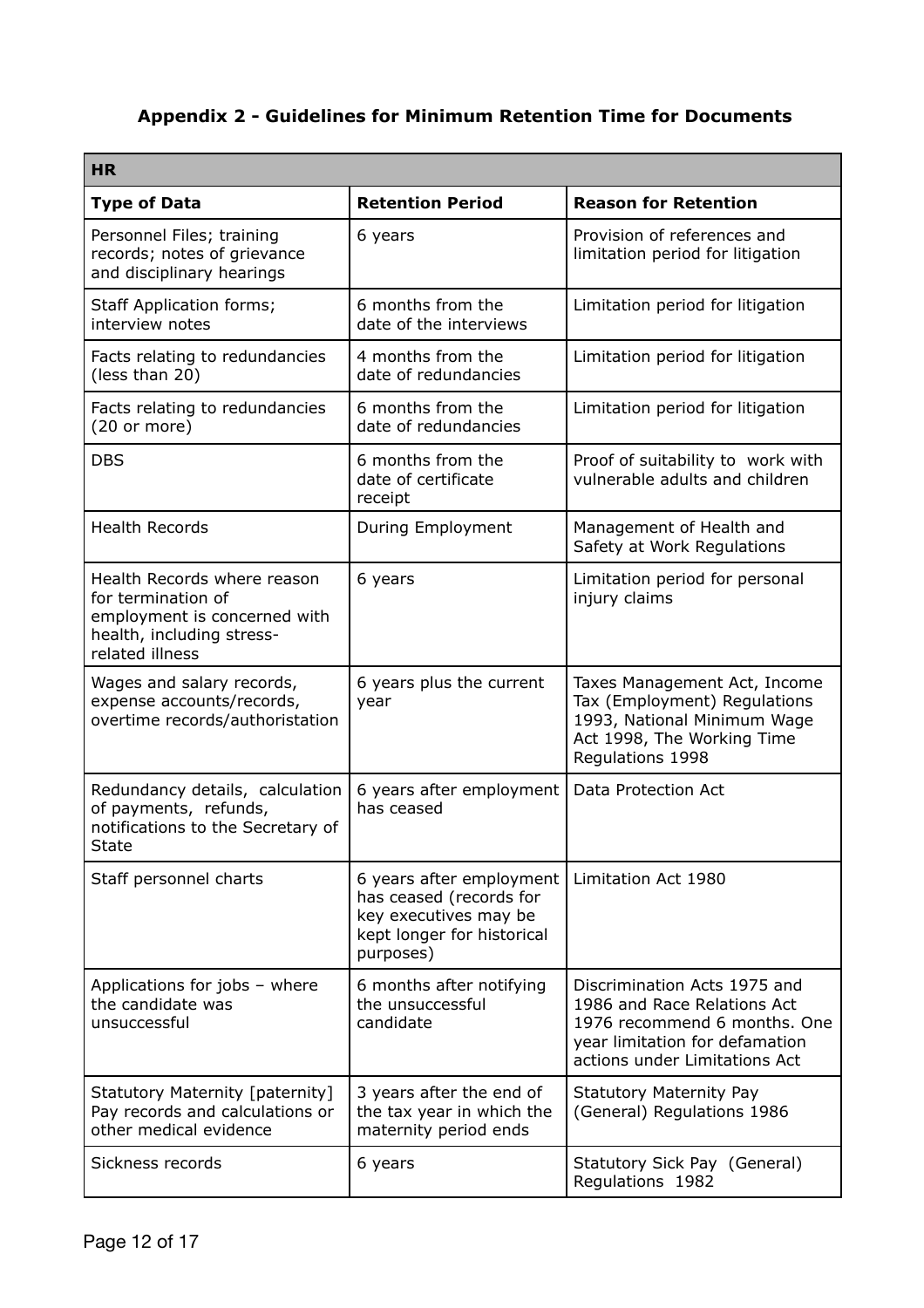| <b>Volunteers</b> |
|-------------------|
|-------------------|

| Type of Data                                                | <b>Retention Period</b> | <b>Reason for Retention</b>                     |
|-------------------------------------------------------------|-------------------------|-------------------------------------------------|
| Application forms, references,<br>and associated documents. | 3 years                 | So that references can be given<br>l if needed. |

| <b>Health &amp; Safety</b>                                                                                                                                        |                                                                 |                                                                                               |  |
|-------------------------------------------------------------------------------------------------------------------------------------------------------------------|-----------------------------------------------------------------|-----------------------------------------------------------------------------------------------|--|
| <b>Type of Data</b>                                                                                                                                               | <b>Retention Period</b>                                         | <b>Reason for Retention</b>                                                                   |  |
| Medical Records kept by<br>reason of the Control of<br>Substances Hazardous to<br>Health                                                                          | 40 years                                                        | <b>COSHH Regulation 1994</b>                                                                  |  |
| Accident Books, Records and<br>reports of accidents.                                                                                                              | 3 years after the<br>date of the last entry                     | RIDDOR 1985                                                                                   |  |
| Hazardous substances: disposal<br>of heavy materials and<br>radioactive sources                                                                                   | Permanently                                                     | Data Protection Act                                                                           |  |
| Records of major<br>refurbishments, warranties,<br>planning consents, design<br>documents, final health and<br>safety files                                       | 13 years for actions<br>against contractors etc.                | Data Protection Act                                                                           |  |
| Records of tests and<br>examinations of control<br>systems and protective<br>equipment under the Control<br>of Substances Hazardous to<br>Health Regulations 1999 | 5 years from the date on<br>which the tests were<br>carried out | <b>Control of Substances</b><br>Hazardous to Health Regulations<br>1999 (COSHH) (SI 1999/437) |  |
| Medical Records and details of<br>biological tests under the<br>Control of Lead at Work<br>Regulations 1998                                                       | 40 years from the date of<br>the last entry                     | Control of Lead at Work<br>Regulations 1998(SI 1998/543)                                      |  |
| Medical records as specified by<br>the Control of Substances<br>Hazardous to Health<br>Regulations 1999                                                           | 40 years from the date of<br>the last entry                     | Control of Substances Hazardous<br>to Health Regulations 1999<br>(COSHH) (SI 1999/437)        |  |
| <b>Finance</b>                                                                                                                                                    |                                                                 |                                                                                               |  |
| <b>Type of Data</b>                                                                                                                                               | <b>Retention Period</b>                                         | <b>Reason for Retention</b>                                                                   |  |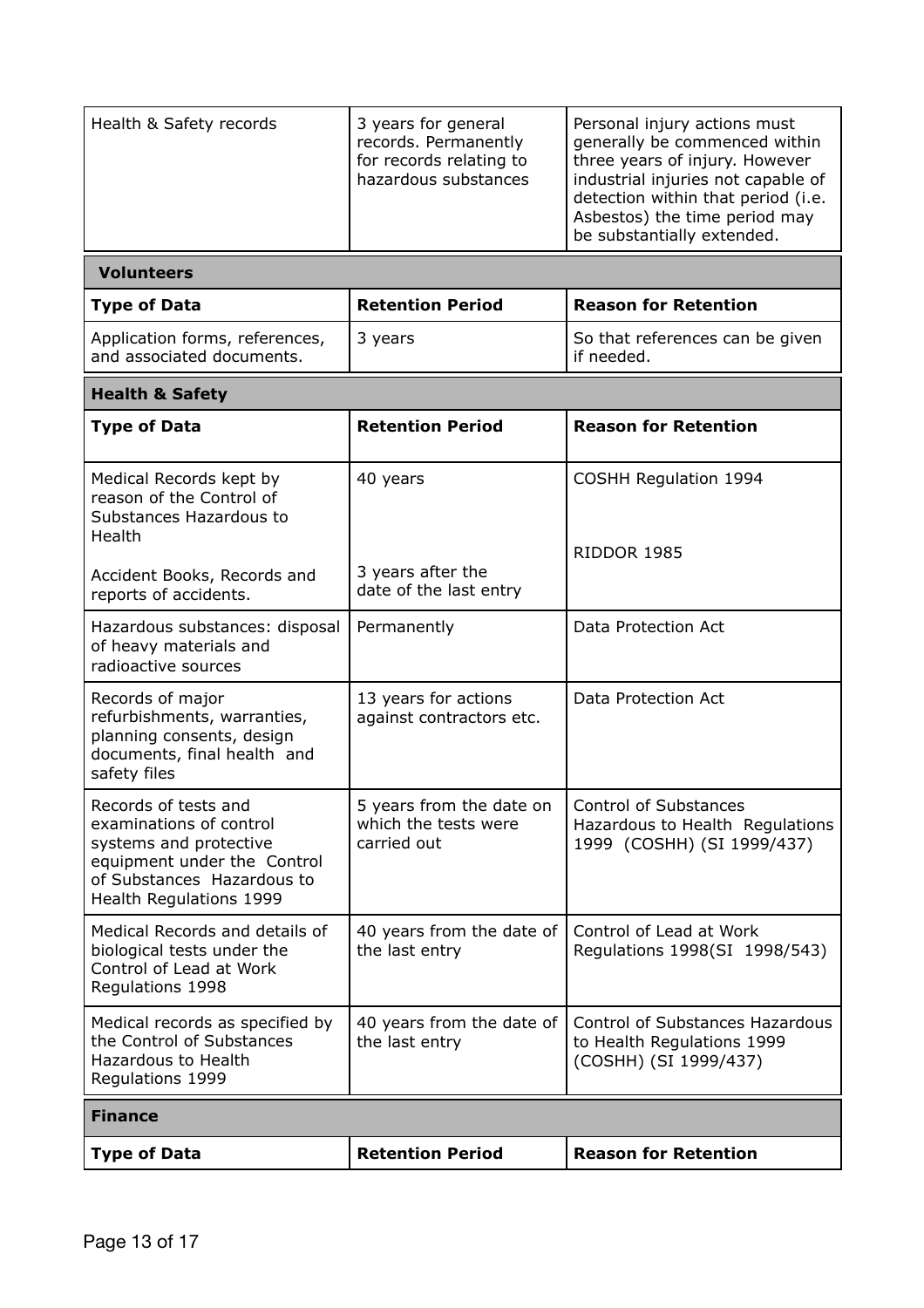| Bank paying in counterfoils;<br>bank statements; remittance<br>advices; correspondence re<br>donations; bank<br>reconciliations; instructions to<br>banks                                                | 6 six years from the end<br>of the financial year in<br>which the transaction<br>was made                                | Companies Act/Charities Act                      |
|----------------------------------------------------------------------------------------------------------------------------------------------------------------------------------------------------------|--------------------------------------------------------------------------------------------------------------------------|--------------------------------------------------|
| Receipts cash book; sales<br>ledger                                                                                                                                                                      | 10 years                                                                                                                 | Companies Act/Charities Act and<br><b>HMRC</b>   |
| Payments cash book or record<br>of payments made; purchase<br>ledger; invoice - revenue;<br>petty cash records                                                                                           | 6 years from the end of<br>the financial year in<br>which the transaction<br>was made                                    | Companies Act/Charities Act and<br><b>HMRC</b>   |
| Purchase invoice - capital item                                                                                                                                                                          | 10 years                                                                                                                 | Companies Act/Charities Act and<br><b>HMRC</b>   |
| Management accounts                                                                                                                                                                                      | 6 years                                                                                                                  | Companies Act/Charities Act and<br><b>HMRC</b>   |
| Annual accounts and annual<br>review                                                                                                                                                                     | Permanently                                                                                                              | Data Protection Act                              |
| Investment certificates                                                                                                                                                                                  | Permanently                                                                                                              | Companies Act, charities Act,<br>commercial      |
| Investment ledger; fixed assets<br>register                                                                                                                                                              | Permanently                                                                                                              | Companies Act, charities Act,<br>commercial      |
| Deeds of title                                                                                                                                                                                           | Permanently or until<br>property is disposed of<br>(copy of title deeds<br>should be kept for 6<br>years after disposal) | Data Protection Act                              |
| Leases                                                                                                                                                                                                   | 15 years after expiry                                                                                                    | Limitations Act 1960                             |
| Final plans, designs and<br>drawings of the building,<br>planning consents, building<br>certifications, collateral<br>warranties, records of historical<br>interest and final health and<br>safety file. | Permanently or until 6<br>years after property is<br>disposed of                                                         | Data Protection Act                              |
| <b>Payroll</b>                                                                                                                                                                                           |                                                                                                                          |                                                  |
| <b>Type of Data</b>                                                                                                                                                                                      | <b>Retention Period</b>                                                                                                  | <b>Reason for Retention</b>                      |
| Income Tax and NI returns;<br>correspondence with Tax Office                                                                                                                                             | 3 years after the end of<br>the financial year to<br>which the records relate                                            | Income Tax (Employment)<br>Regulations 1993      |
| Statutory Sick Pay records and<br>calculations                                                                                                                                                           | 3 years after the end of<br>the financial year to<br>which the records relate                                            | Statutory Sick Pay (General)<br>Regulations 1982 |
| Wages and salary records                                                                                                                                                                                 | 6 years from the last<br>date of employment                                                                              | Taxes Management Act 1970                        |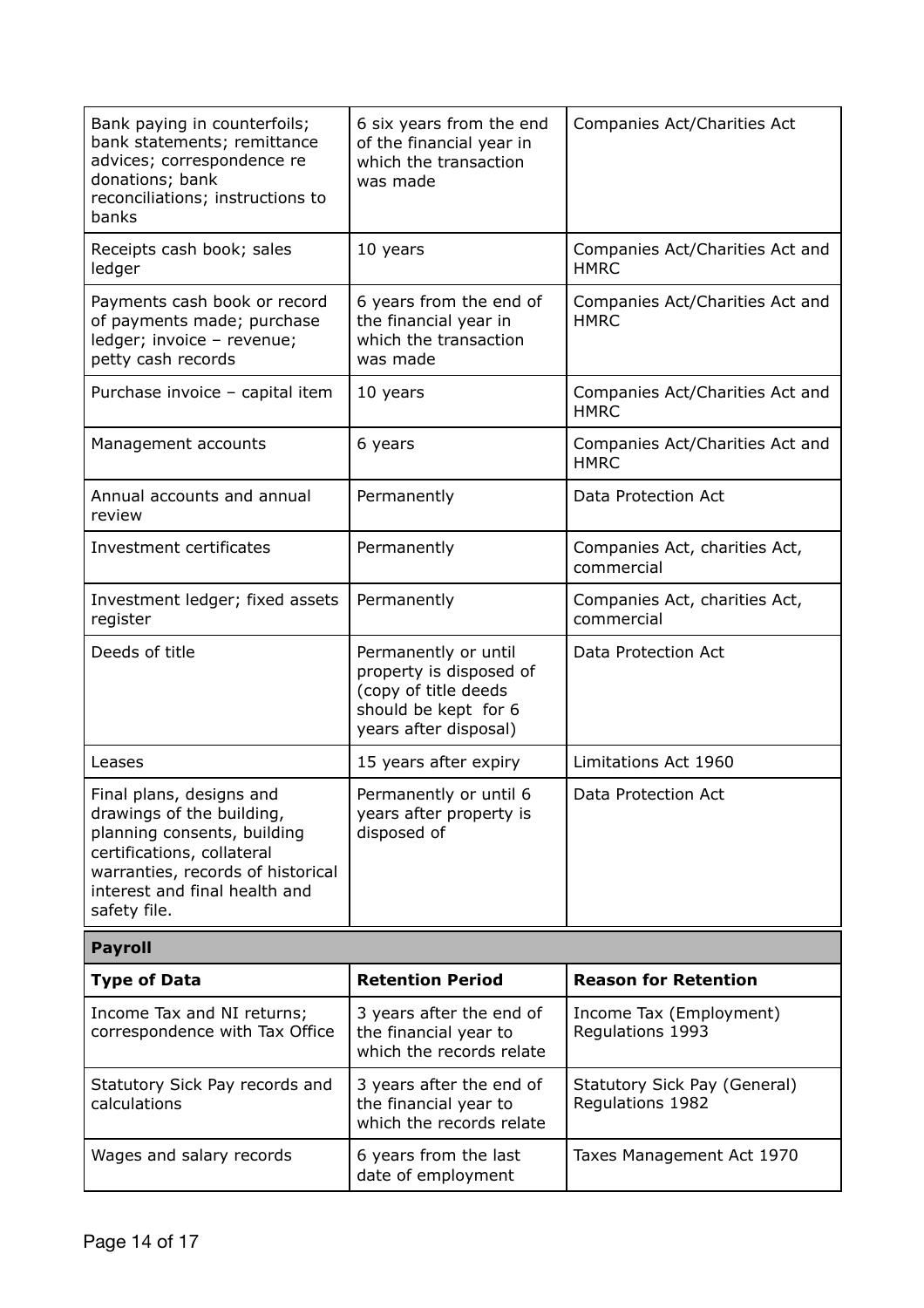| Income tax records re<br>employees leaving i.e. P45;<br>notice to employer of tax code<br>(P6); annual return of<br>employees and directors<br>expenses and benefits (PD11);<br>certificate of pay and tax<br>deducted (P60); Notice of tax<br>code change; annual return of<br>taxable pay and tax deducted. | 6 years plus current year        | Taxes Management Act                                    |
|---------------------------------------------------------------------------------------------------------------------------------------------------------------------------------------------------------------------------------------------------------------------------------------------------------------|----------------------------------|---------------------------------------------------------|
| Records of pension deductions<br>(including superannuation)                                                                                                                                                                                                                                                   | 6 years plus current year        | Pensions act 1995                                       |
| Payroll and payroll control<br>account                                                                                                                                                                                                                                                                        | 6 years plus current year        | Companies Act/Charities Act<br>and Taxes Management Act |
| <b>Pensions</b>                                                                                                                                                                                                                                                                                               |                                  |                                                         |
| <b>Type of Data</b>                                                                                                                                                                                                                                                                                           | <b>Retention Period</b>          | <b>Reason for Retention</b>                             |
| Details re: current pensioners                                                                                                                                                                                                                                                                                | 12 years after benefit<br>CARCAC | Commercial                                              |

| Details re: current pensioners                                                                                                                           | 12 years after benefit<br>ceases | Commercial                                      |
|----------------------------------------------------------------------------------------------------------------------------------------------------------|----------------------------------|-------------------------------------------------|
| Pensions scheme - next of kin/<br>expression of wish forms                                                                                               | 6 years after date of<br>death   | Data Protection Act                             |
| All trust deeds and rules;<br>Trustees' minute book; annual<br>accounts; Investment and<br>insurance policy records;<br>Actuarial reports; Contribution. | Permanently                      | Companies Act, Commercial,<br>Pensions Act 1995 |

#### **Insurance**

| <b>Type of Data</b>                                                                                                                                | <b>Retention Period</b>                     | <b>Reason for Retention</b>                                        |  |
|----------------------------------------------------------------------------------------------------------------------------------------------------|---------------------------------------------|--------------------------------------------------------------------|--|
| <b>Policies</b>                                                                                                                                    | 10 years after lapse                        | Data Protection Act                                                |  |
| Claims correspondence;<br>accident reports and relevant<br>correspondence                                                                          | 3 years after settlement                    | Data Protection Act                                                |  |
| Employer's Liability Insurance<br>Certificate Public Liability<br>Insurance Certificate.                                                           | 40 years                                    | Employers' Liability<br>(Compulsory Insurance)<br>Regulations 1998 |  |
| <b>Students</b>                                                                                                                                    |                                             |                                                                    |  |
| <b>Type of Data</b>                                                                                                                                | <b>Retention Period</b>                     | <b>Reason for Retention</b>                                        |  |
| Manual (paper) files such as:<br>name and address, academic<br>achievements including marks<br>for course work, copies of any<br>references given. | 7 years after the student<br>has left SEMM  | Data Protection Act                                                |  |
| Information kept on<br>computerised systems.                                                                                                       | 10 years after the<br>student has left SEMM | Data Protection Act                                                |  |

**General**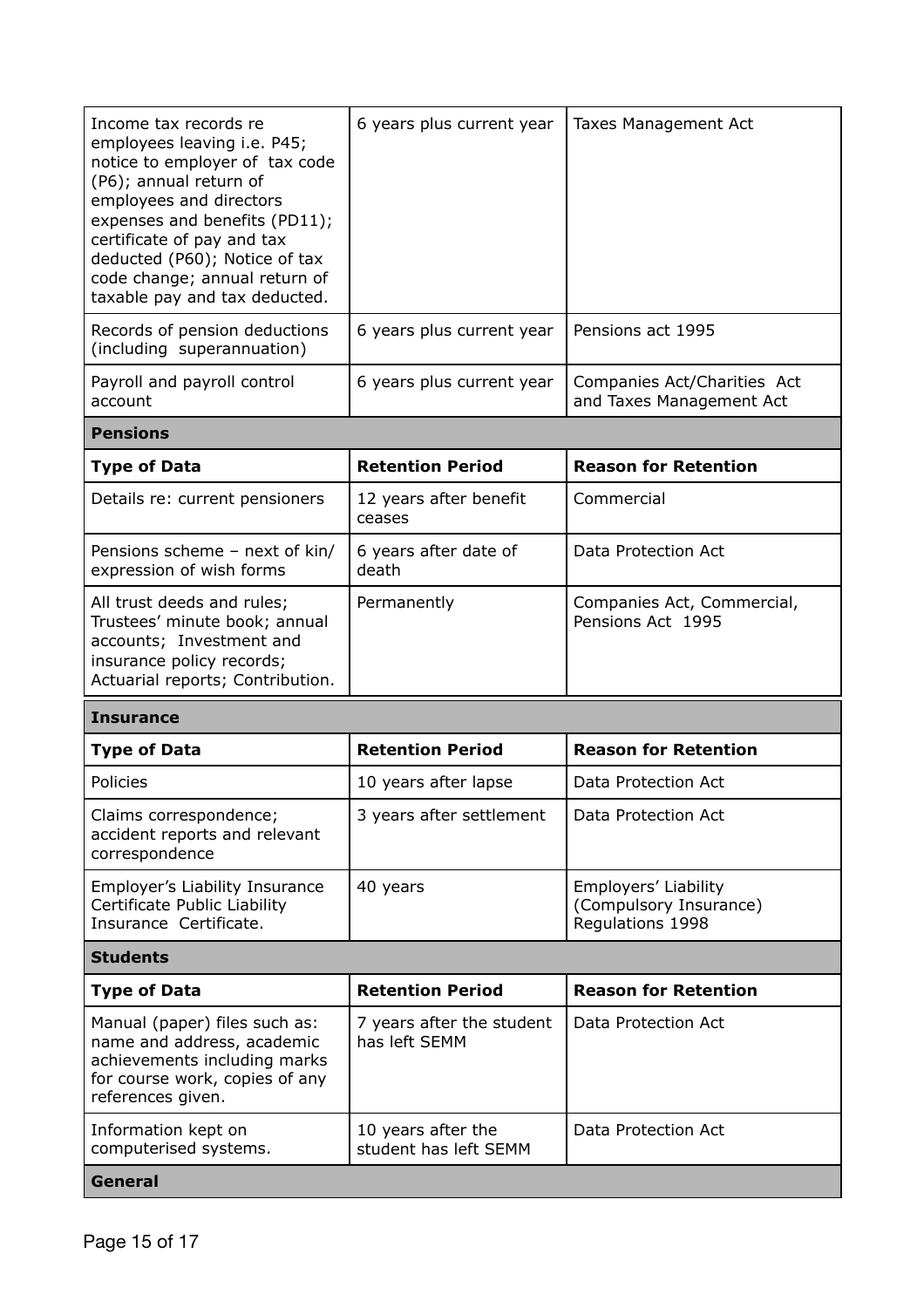| <b>Type of Data</b>                                                                                                                                                   | <b>Retention Period</b>                                                                                                                       | <b>Reason for Retention</b> |
|-----------------------------------------------------------------------------------------------------------------------------------------------------------------------|-----------------------------------------------------------------------------------------------------------------------------------------------|-----------------------------|
| Advisory Board meetings<br>minutes and decisions                                                                                                                      | Permanently                                                                                                                                   | <b>Companies House</b>      |
| SLT meetings minutes and<br>decisions                                                                                                                                 | Permanently                                                                                                                                   | <b>Companies House</b>      |
| Register of directors &<br>secretaries                                                                                                                                | Permanently                                                                                                                                   | <b>Companies House</b>      |
| Certificate of Incorporation                                                                                                                                          | Permanently                                                                                                                                   | <b>Companies House</b>      |
| Contract with suppliers or<br>agents, licensing agreements,<br>rental/hire purchase<br>agreements, indemnities and<br>guarantees and other<br>agreements or contracts | 6 years after expiry or<br>termination of the<br>contract. If the contract<br>is executed as a deed,<br>the limitation period is 12<br>years. | Limitations Act 1980        |